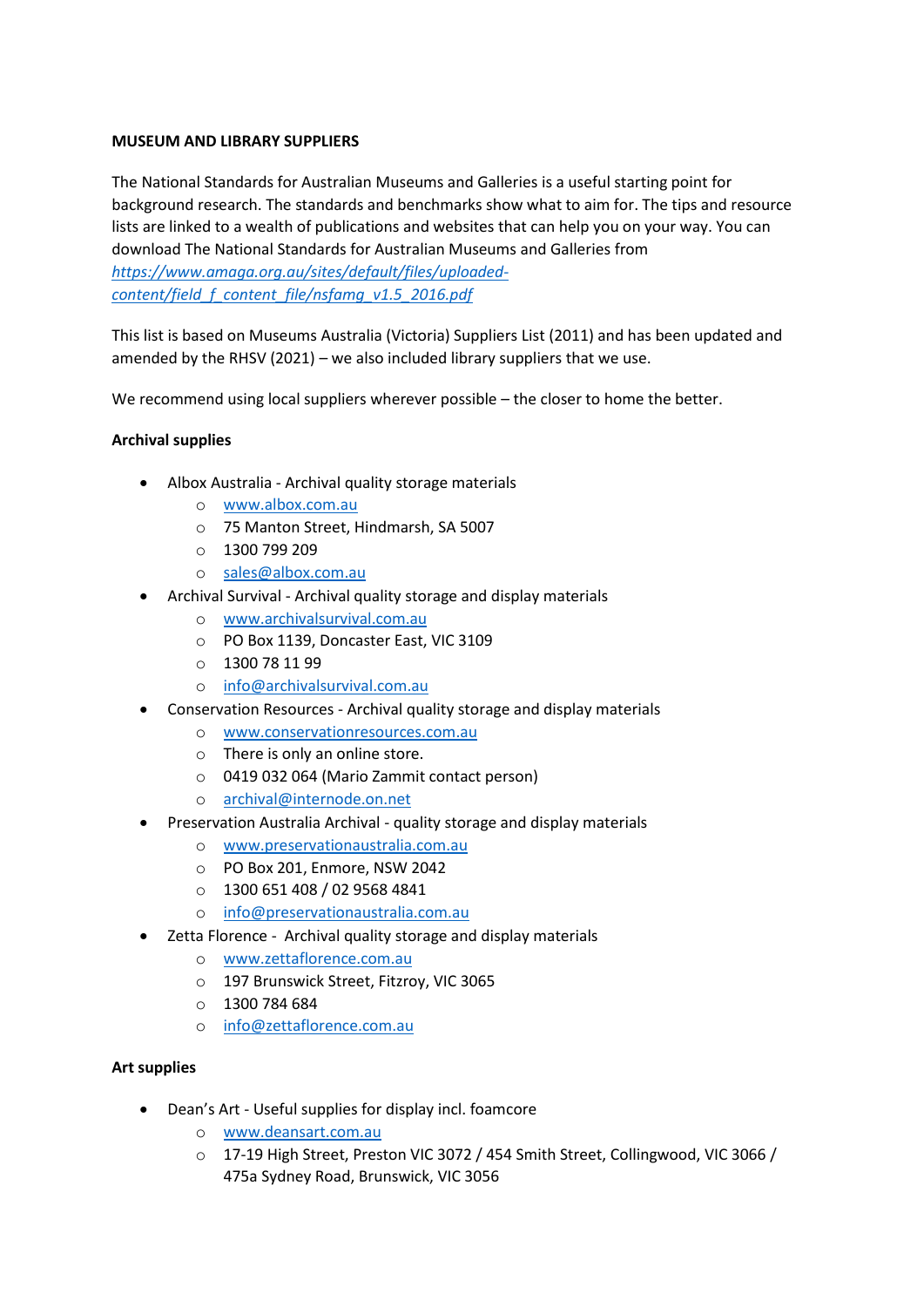- o 03 9485 9500
- o sales@deanart.com.au
- Eckersley's Useful supplies for display incl. foamcore, brushes and cotton tape
	- o www.eckersleys.com.au
	- o 463 Swanston Street, Melbourne 3000
	- o 1800 701 602 / 03 8539 3160
	- o [swanston@eckersleys.com.au](mailto:swanston@eckersleys.com.au)

#### **Barriers**

Controlling crowds and channelling movement of people

- Barrier Group Pty Ltd
	- o [www.barsec.com.au](http://www.barsec.com.au/)
	- o 58-62 Separation Street, North Geelong, VIC 3215
	- $O = 13005533320$
	- o [www.barsec.com.au/contact.html](http://www.barsec.com.au/contact.html)

#### **Book covering**

- The Book Cover Co
	- o [www.bookcoverco.com.au](http://www.bookcoverco.com.au/)
	- o 6 Azalea Street, Vermont, VIC 3133
	- o 03 9873 4629
	- o [info@bookcover.com.au](mailto:info@bookcover.com.au)

#### **Computer hardware**

Wherever is most convenient for your historical society

- Infoexchange Green PC service provides low-cost recycled computers for community groups.
	- o [www.infoxchange.net.au](http://www.infoxchange.net.au/)
	- o 33 Elizabeth Street, Richmond, VIC 3121
	- o 03 9418 7400
	- o [info@infoxchange.net.au](mailto:info@infoxchange.net.au)

#### **Conservators**

- AICCM Australian Institute for Conservation of Cultural Material Conservation specialists advice and practitioners [Various contact options via website] www.aiccm.org.au/index.php?option=com\_content&view=article&id=66&Itemid=57
	- o [www.aiccm.org.au](http://www.aiccm.org.au/)
	- o PO Box 239, Moonah, TAS 7009
	- o [secretariat@aiccm.org.au](mailto:secretariat@aiccm.org.au)
	- o There are various contact options for more specific enquiries at <https://aiccm.org.au/contact-us/>
- Artifact Book & Art Conservation
	- o Duncan and Tina Rolley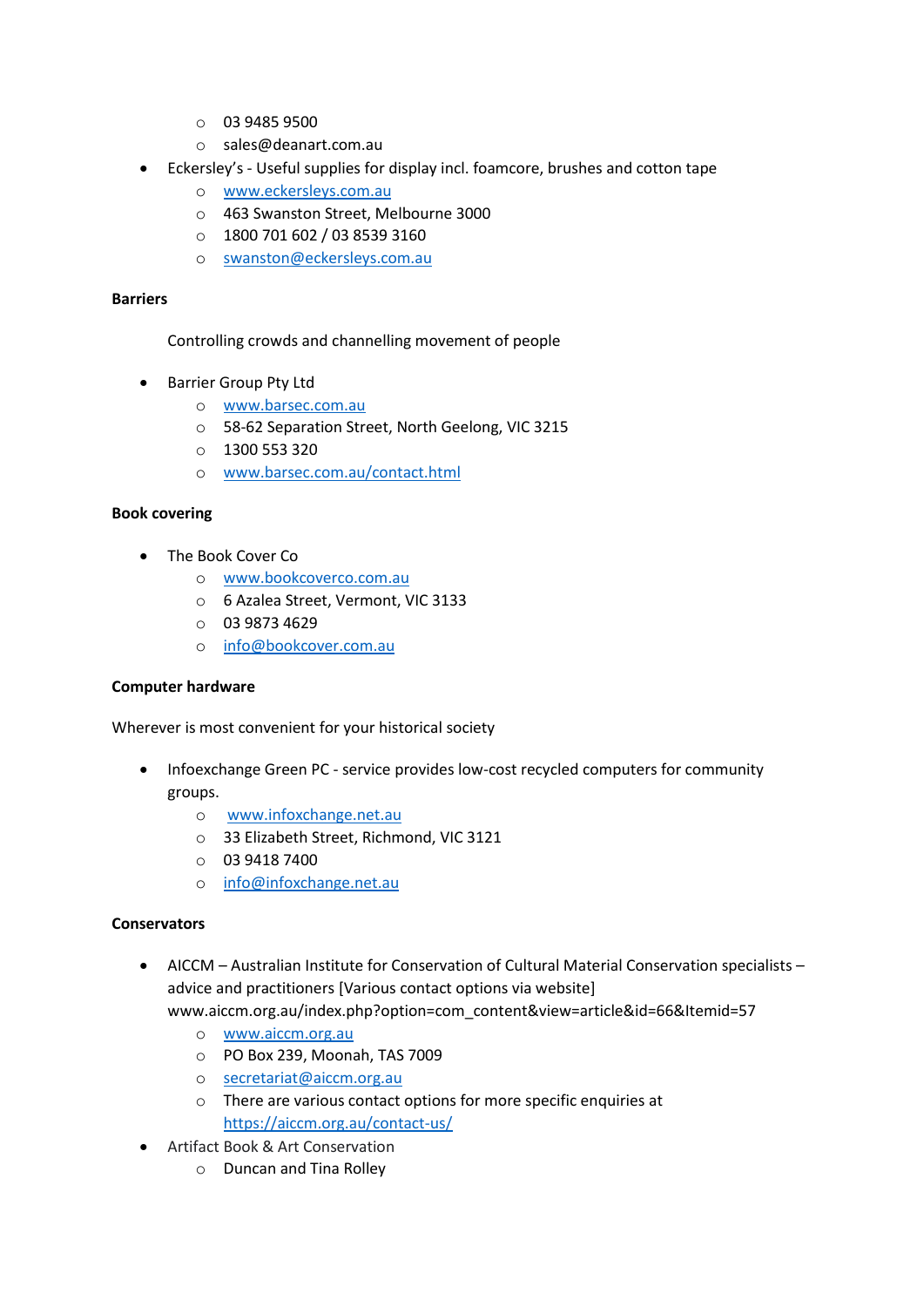- o 74 Piper Street, Kyneton, VIC 3444.
- $O$  03 5422 6606
- o [incunabula@iprimus.com.au](mailto:incunabula@iprimus.com.au)
- **•** Grimwade conservation Services
	- o [www.arts.unimelb.edu.au/grimwade-centre-for-cultural-materials](http://www.arts.unimelb.edu.au/grimwade-centre-for-cultural-materials-conservation/conservation-services)[conservation/conservation-services](http://www.arts.unimelb.edu.au/grimwade-centre-for-cultural-materials-conservation/conservation-services)
	- o 99 Shiel Street, North Melbourne, VIC 3051
	- o 03 9348 5700
	- o [gcs-info@unimelb.edu.au](mailto:gcs-info@unimelb.edu.au)

## **Dehumidifiers**

- Steamatic Australia- total cleaning and restoration specialists
	- o [www.steamatic.com.au](http://www.steamatic.com.au/)
	- o 10 & 11 Walker Street, Braeside, VIC 3195
	- o 03 9587 6333 / 24/7 emergency line: 1300 783 262
	- o [contacts@steamatic.com.au](mailto:contacts@steamatic.com.au)

#### **Disaster recovery**

- Steamatic Australia total cleaning and restoration specialists
	- o [www.steamatic.com.au](http://www.steamatic.com.au/)
	- o 10 & 11 Walker Street, Braeside, VIC 3195
	- o 24/7 emergency line: 1300 783 262
	- o [contacts@steamatic.com.au](mailto:contacts@steamatic.com.au)

#### **Displays & exhibitions**

There are many excellent companies across Victoria, which will make acrylic display cases to order. We have limited this list to a few specialists.

- Showfront museum display cases
	- o [www.showfront.com.au](http://www.showfront.com.au/)
	- o 28 Export Drive, Brooklyn, VIC 3012
	- o 03 8566 8250
	- o [sales@showfront.com.au](mailto:sales@showfront.com.au)
- Ballarat Engineering Plastics acrylic covers for models and dioramas
	- o [www.ballaratengineeringplastics.com.au](http://www.ballaratengineeringplastics.com.au/)
	- o 238 ring Road, Wendouree, VIC 3355
	- o 03 5339 8088 / 0416 136 336
	- o [justin@ballaratengineeringplastics.com.au](mailto:justin@ballaratengineeringplastics.com.au)
- Show Works they stock showcases, system display cases, and fittings for display cases by **TASHCO** 
	- o [www.showworks.com.au](http://www.showworks.com.au/)
	- o 23-25 Raglan Street, Preston, VIC 3072
	- $O$  9416 9611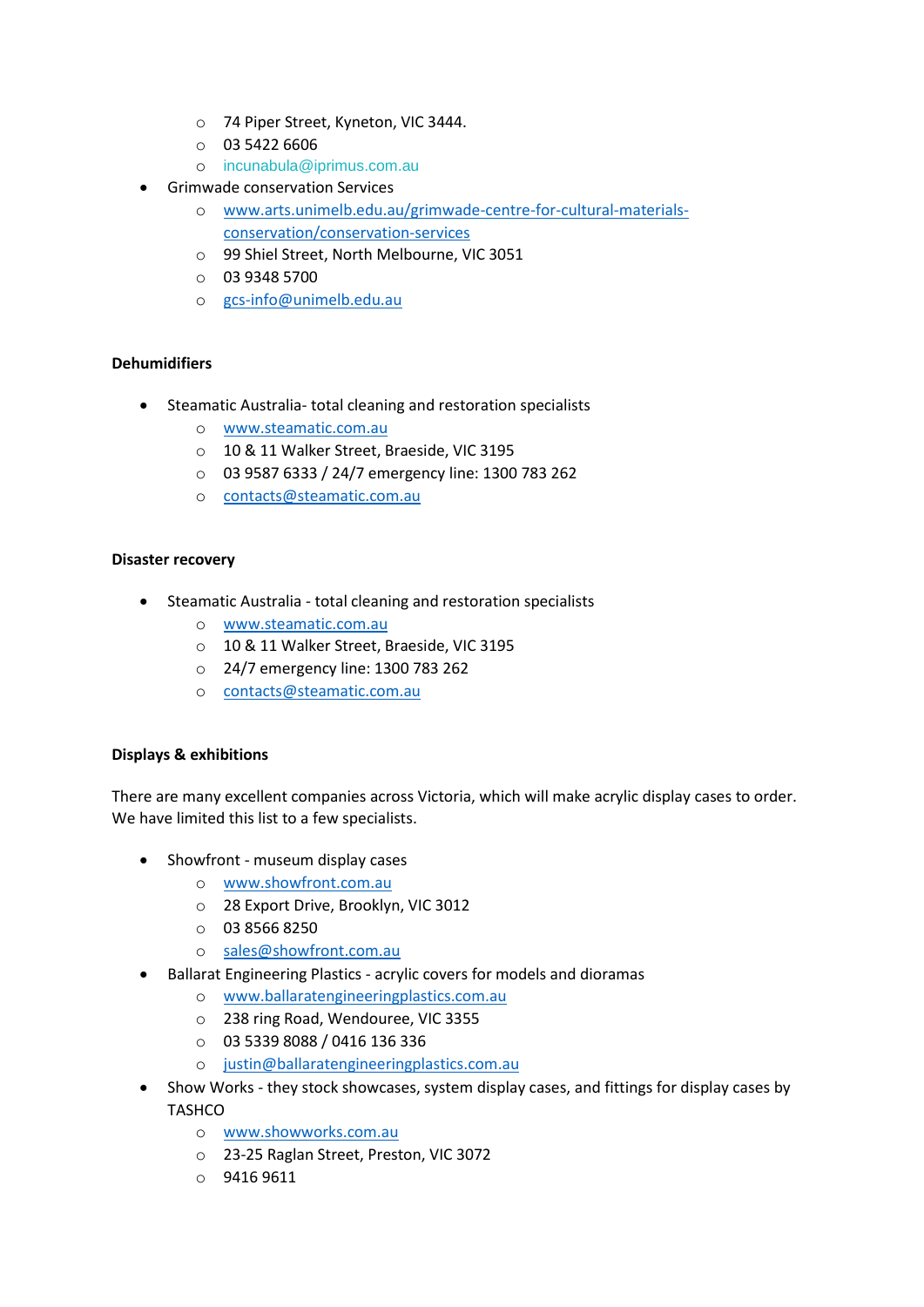- o Email through contact us page:<https://showworks.com.au/showcases/contact-us/>
- Kewder Engineering
	- o [www.kewder.com.au](http://www.kewder.com.au/)
	- o 65 Northern Road, Heidelberg West VIC 3081
	- o 03 9459 4476
	- o [kewder@kewder.com.au](mailto:kewder@kewder.com.au)
- Arterial Design museum showcase design
	- o [www.arterialdesign.com.au](http://www.arterialdesign.com.au/)
	- o Studio 14, 95 Victoria Street, Fitzroy, VIC 3065
	- o 03 9419 5851
	- o info@arterialdesign.com.au
- General Plastic Ballarat perspex tops for display cases
	- o [www.generalplastic.com.au](http://www.generalplastic.com.au/)
	- o 32 Paddys Drive, Delacombe, VIC 3356
	- o 03 5335 8455
	- o Email through contact us page: [www.generalplastic.com.au/contact](http://www.generalplastic.com.au/contact)

#### **Museum fit-out companies**

- Thylacine
	- o [www.thylacine.com.au](http://www.thylacine.com.au/)
	- o T.O.M.S Place, 1 Tripovich Street, Brunswick, VIC 3056
	- o 03 9427 9779
	- o [design@tylacine.com.au](mailto:design@tylacine.com.au) / [marketing@tylacine.com.au](mailto:marketing@tylacine.com.au) / [make@tylacine.com.au](mailto:make@tylacine.com.au)
- Pod Museum and Art Services Pty Ltd Museum and fine art displays
	- o [www.podservices.com.au](http://www.podservices.com.au/)
	- o 2/22 Canterbury Road, Braeside, VIC 3195
	- o 03 9588 0436
	- o [pod@podservices.com.au](mailto:pod@podservices.com.au)
- Broadcast Design
	- o [www.broadcastdesign.com.au](http://www.broadcastdesign.com.au/)
	- o 1a Hope Street, Brunswick, VIC 3050
	- o 0406 089 078
	- o [office@broadcastdeisgn.com.au](mailto:office@broadcastdeisgn.com.au)
- Design Case
	- o [www.designcase.net.au](http://www.designcase.net.au/)
	- o Cnr Monaro Hwy and Sheppard Street, Hume, Canberra, ACT 2620
	- o Postal address: 8 Tralee Street, Hume ACT 2620
	- o 02 6290 4900 / 02 6290 4901
	- o [designcase.info@designcase.net.au](mailto:designcase.info@designcase.net.au%C2%A0) / [Phillip.Quartly@designcase.net.au](mailto:Phillip.Quartly@designcase.net.au%C2%A0)

#### **Environmental monitoring equipment**

- Instrument Choice environmental monitors
	- o [www.instrumentchoice.com.au](http://www.instrumentchoice.com.au/)
	- o 22a Cavan Road, Dry Creek, Adelaide, SA 5094
	- o 1300 737 871/ 1300 261 677
	- o [customer-service@instrumentchoice.com.au](mailto:customer-service@instrumentchoice.com.au)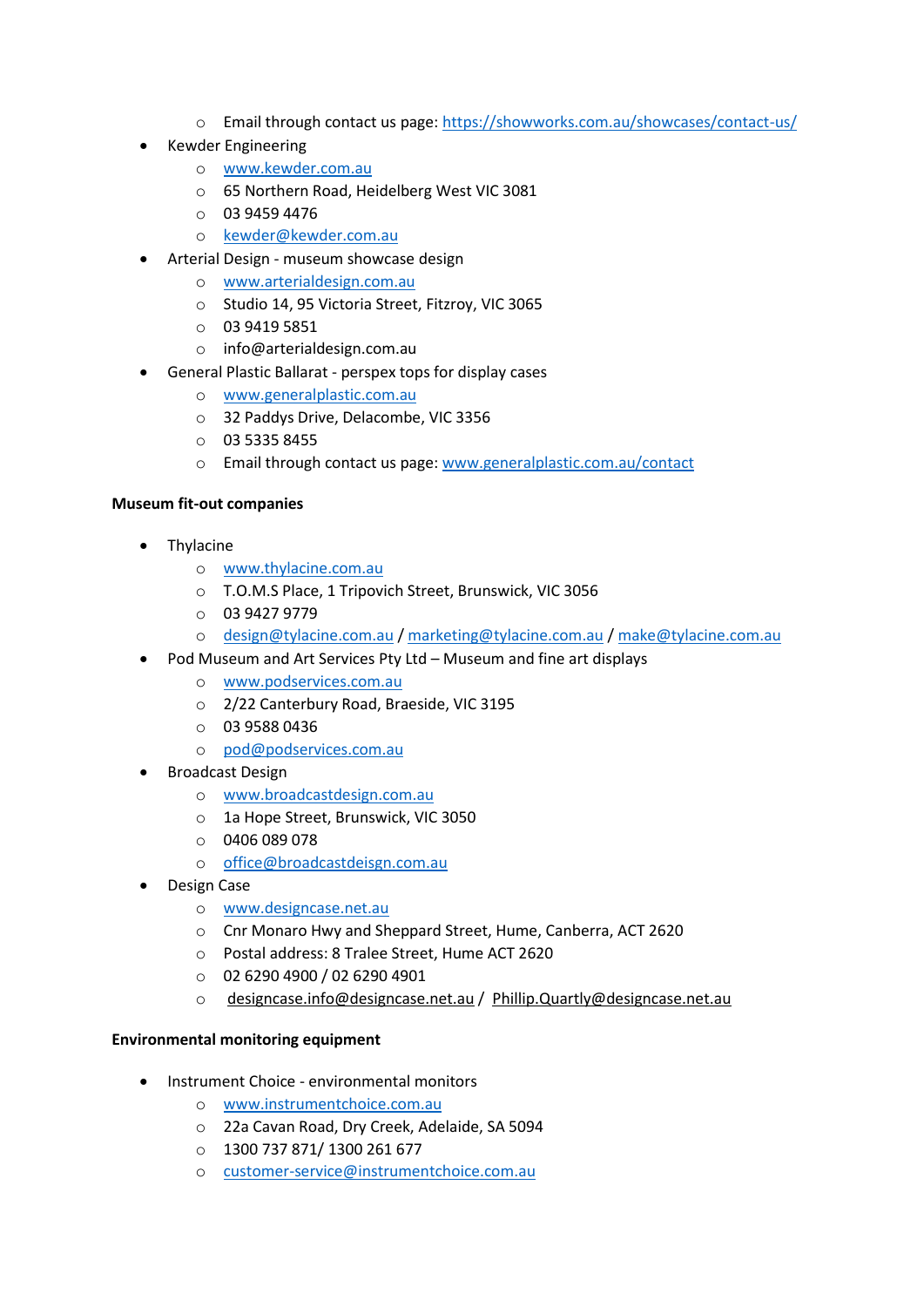- Hastings Data Loggers environmental monitors
	- o [www.hdl.com.au](http://www.hdl.com.au/)
	- o Unit 10, 10 Bellbowrie Street, Bellbowrie Park, Port Macquarie, NSW 2444
	- o 02 6581 3900
	- o [info@hdl.com.au](mailto:info@hdl.com.au)
- Testo P/L data loggers
	- o [www.testo.com.au](http://www.testo.com.au/)
	- o 11/114-118 Merrindale Drive, Croydon South, VIC 3136
	- o 03 8761 6108
	- o [info@testo.com.au](mailto:info@testo.com.au)

#### **Fabric**

There are fabric shops across Victoria, choose wherever is convenient for your historical society, eg Lincraft

- The Fabric Store
	- o [www.wearethefabricstore.com](http://www.wearethefabricstore.com/)
	- o 184 Brunswick Street, Fitzroy, VIC 3065
	- o 9416 4455
	- o [melbourne@thefabricstore.com.au](mailto:melbourne@thefabricstore.com.au)

## **Fireproof equipment**

- Rodd Locksmith Fireproof safes
	- o [www.roddlock.com.au](http://www.roddlock.com.au/)
	- o 13 Armstrong Street, North Ballarat, VIC 3350
	- o 03 5331 2244
	- o [info@roddlock.com.au](mailto:info@roddlock.com.au)

#### **Furniture & fittings**

- Quantum Library Supplies furniture, equipment and supplies for libraries and education.
	- o [www.quantumlibraries.com.au](http://www.quantumlibraries.com.au/)
	- o 135 Ingleston Road, Wakerley, Brisbane, QLD 4154
	- o 1800 773 374
	- o Email through contact us page: [www.quantumlibraries.com.au/contact](http://www.quantumlibraries.com.au/contact)
- Raeco Library supplies including storage and display equipment
	- o www.raeco.com.au
	- o 75 Rushdale Street, Knoxfield, VIC 3180
	- o 1300 727 231
	- o [support@raeco.com.au](mailto:support@raeco.com.au)

#### **Glass**

There are glass suppliers across Victoria, choose wherever is convenient for your historical society.

- South Melbourne Glass
	- o [www.southmelbourneglass.com.au](http://www.southmelbourneglass.com.au/)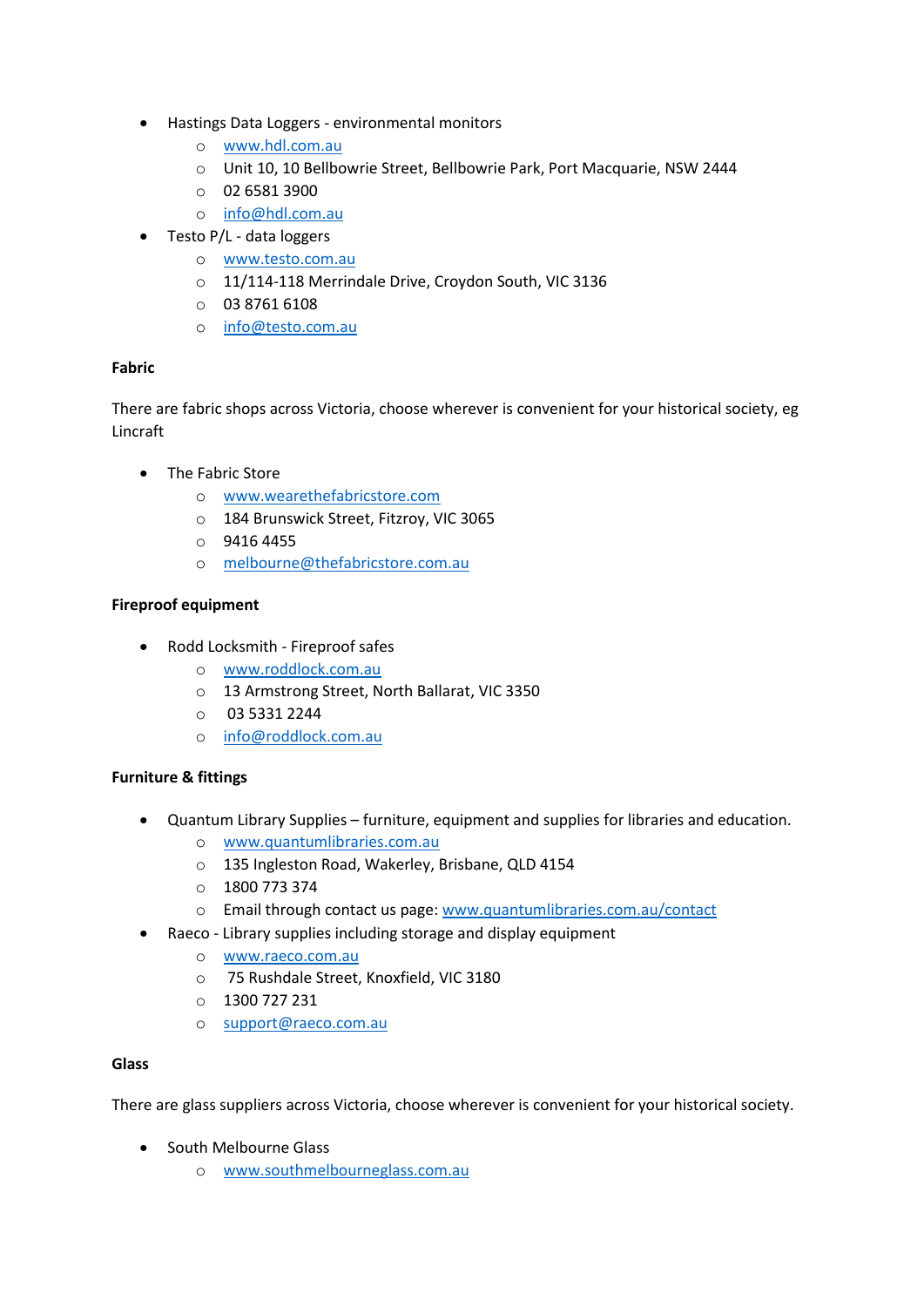- o 95 Thistlethwaite Street, South Melbourne, VIC 3205
- o 9690 4982
- o [info@smglass.com.au](mailto:info@smglass.com.au)
- All Round Glass
	- o [www.allroundglass.com.au](http://www.allroundglass.com.au/)
	- o 199 Langridge Street, Abbotsford, VIC 3067
	- o 9486 0266
	- o [info@allroundglass.com](mailto:info@allroundglass.com)

#### **Housekeeping**

Archival Survival [\(www.archivalsurvival.com.au/pages/cleaning](http://www.archivalsurvival.com.au/pages/cleaning) )has specialist museum-quality small hand-held vacuum-cleaners however, household and commercial vacuum cleaners can be bought at a multitude of stores across Victoria, eg Godfreys

#### **Labels**

- Mega Office Supplies dymo labels used for spine labels (specifically Dymo 25mm x 25mm)
	- o [www.megaofficesupplies.com.au](http://www.megaofficesupplies.com.au/)
	- o 5/12 Greenway Drive, Tweed Heads South, NSW 2486
	- o 1300 783 961
	- o Email through contact us page: [www.megaofficesupplies.com.au/contact-us/](http://www.megaofficesupplies.com.au/contact-us/)
- Abcorp Australasia sequenced library labels used as accession numbers
	- o [www.barcodes.abcorp.com](http://www.barcodes.abcorp.com/)
	- o 1 Dunlopillo Drive, Dandenong south, VIC 3175
	- o 1800 338 101
	- o [bar.code@abcorp.com](mailto:bar.code@abcorp.com)

#### **Lighting**

- Bluebottle Lighting design for museums and display spaces
	- o [www.bb3.net.au](http://www.bb3.net.au/)
	- o 43 Stawell Street, North Melbourne, VIC 3051
	- o 03 9329 0709 / 1300 473 507
	- o Email through contact us page: [www.bb3.net.au/contact-us/](http://www.bb3.net.au/contact-us/)
- FAMCO Lighting Pty Ltd –UV minimising sleeves for fluorescent lights, exit signs
	- o [www.famco.com.au](http://www.famco.com.au/)
	- o 23 Gipps Street, Collingwood, VIC 3066/ PO Box 108, Abbotsford, VIC 3067
	- o 03 9935 7300
	- o [info@famco.com.au](mailto:info@famco.com.au)

#### **Mannequins**

- Sure Style Mannequins and other display supplies, aimed at retail market.
	- o [www.surestyle.co.nz](http://www.surestyle.co.nz/)
	- o 29 Huia Road Otahuhu, Auckland, NZ 1062
	- o 09 276 8878/ 0800 474 358
	- o [enquiry@surestyle.co.nz](mailto:enquiry@surestyle.co.nz)
- Shop fittings Store mannequins and shop fittings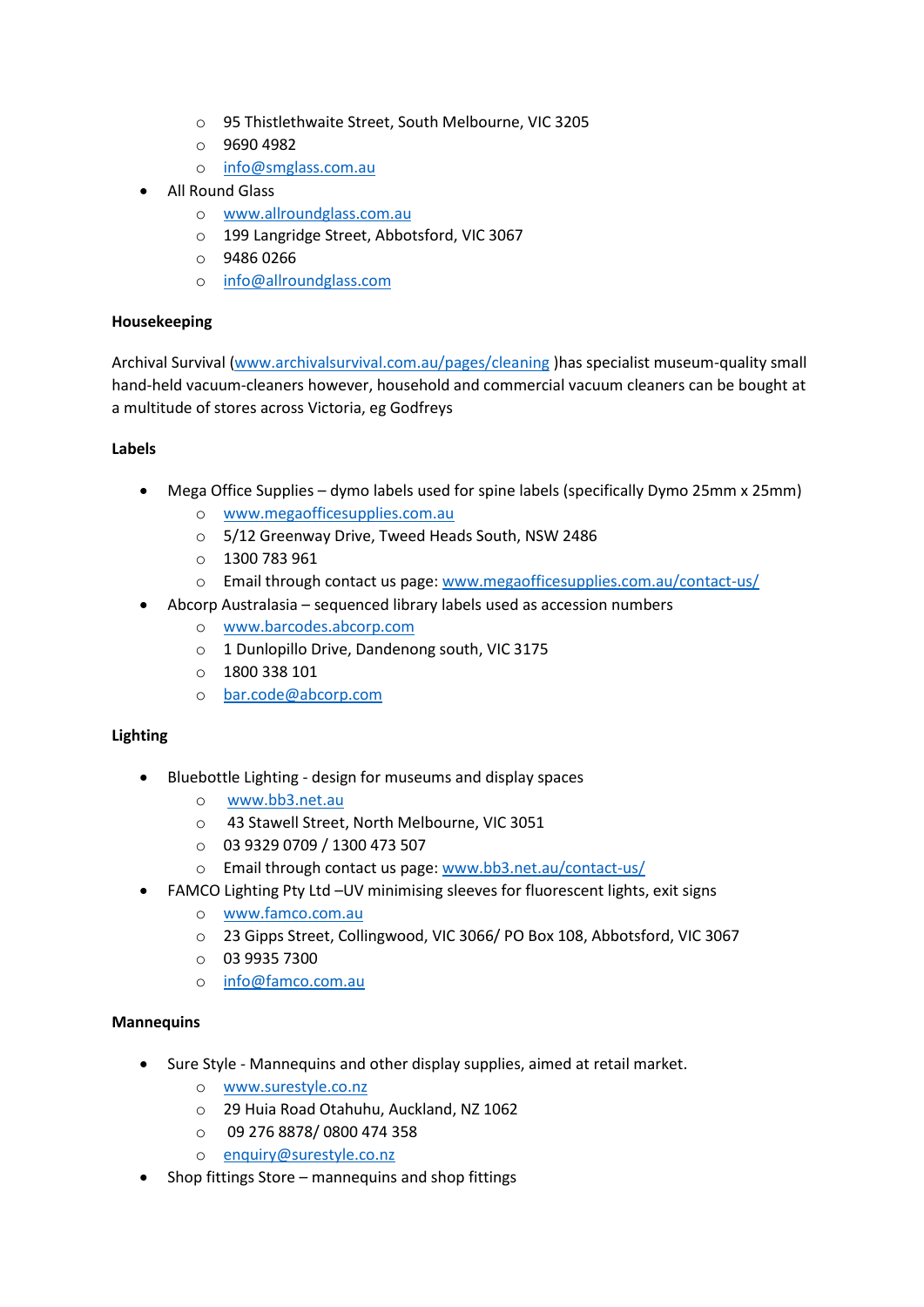- o [www.shopfittingsstore.com.au](http://www.shopfittingsstore.com.au/)
- o 10 Sperry Drive, Tullamarine, VIC 3043
- o 1800 778 673/ 03 9002 4066
- o [sales@shopfittingsstore.com.au](mailto:sales@shopfittingsstore.com.au)

#### **Museum Registers**

- Whites Law Bindery Bookbinding- including tailor –made Museum Registers. Whites will repair binding as well as doing new binding.
	- o [www.whiteslaw.com.au](http://www.whiteslaw.com.au/)
	- o 802-804 Glenhuntly Road, Caulfield South, VIC 3162
	- o 03 9523 6026
	- o [production@whitslaw.com.au](mailto:production@whitslaw.com.au)

## **Office Equipment**

Wherever is convenient for your historical society. eg Officeworks

#### **Packing and touring**

- Redleg Packing and touring equipment & services
	- o [www.redleg.com.au](http://www.redleg.com.au/)
	- o PO Box 12179 A'Beckett Street, Melbourne, VIC 3000
	- o 0408 310 912
	- o [info@redleg.com.au](mailto:info@redleg.com.au)
- T.E.D. Fine Art Packing and touring equipment and services
	- o www.tedfineart.com.au
	- o PO Box 377, Tullamarine, VIC 3043
	- o 03 9688 2201
	- o melbourne@tedfineart.com.au

#### **Pest Management**

Whichever company can conveniently service your historical society.

- Adams Pest Control
	- o [www.adamspestcontrol.com.au](http://www.adamspestcontrol.com.au/)
	- o 252 Normanby Road, Melbourne, VIC 3205
	- o 1300 933 789
	- o [info@adamspestcontrol.com.au](mailto:info@adamspestcontrol.com.au)
- Globe Pest Solutions Insect traps
	- o [www.globepestsolutions.com.au](http://www.globepestsolutions.com.au/)
	- o 19 Silicon Place, Tullamarine, VIC 3043
	- o 03 8342 7400
	- o [pestvic@globeaus.com.au](mailto:pestvic@globeaus.com.au)

#### **Photography**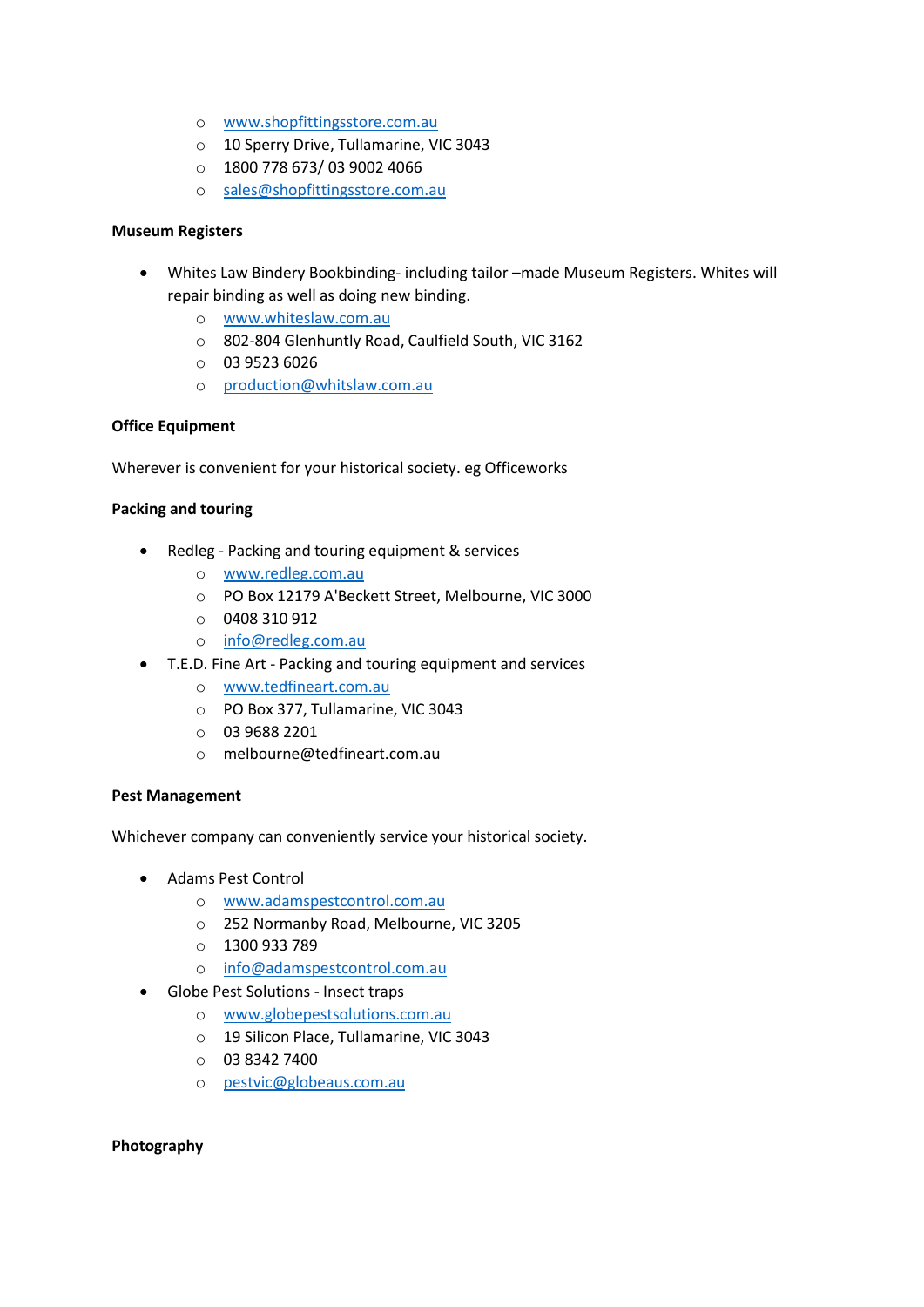- Terence Bogue Innovative photographic documentation of artworks
	- o [www.tbogue.com](http://www.tbogue.com/)
	- o PO Box 120 Kensington VIC 3031
	- o 03 9376 4359 / 0412 977 511
	- o Email through contact us page: [www.tbogue.com/contact](http://www.tbogue.com/contact)

#### **Picture framing**

- Neo Frames Archival picture framing specialists
	- o [www.neoframes.com.au](http://www.neoframes.com.au/)
	- o 9 Campbell Street Collingwood VIC 3066
	- o 03 9495 6774
	- o [info@neoframes.com.au](mailto:info@neoframes.com.au)

#### **Picture hanging systems**

- M&N Supplies Wide variety of supplies including hanging systems
	- o [www.mnsupplies.com.au](http://www.mnsupplies.com.au/)
	- o 24 Alex Avenue, Moorabbin, VIC 3189
	- o 03 9553 5888
	- o Email through contact us page: [www.mnsupplies.com.au/contact-us/](http://www.mnsupplies.com.au/contact-us/)

#### **Security**

- Look Video Surveillance surveillance cameras & cabling
	- o [www.looksecurity.com.au](http://www.looksecurity.com.au/)
	- o 245 Lloyd Street, East Bendigo, VIC 3550
	- o 0438 436 199
	- o info@looksecurity.com.au
- Rylex Security commercial security specialists
	- o [www.rylex.com.au](http://www.rylex.com.au/)
	- o Unit1, 461-463 The Boulevarde, Kirrawee, NSW 2232
	- o 1300 792 539
	- o [sales@rylex.com.au](mailto:sales@rylex.com.au)

#### **Signage / interpretation**

There are many companies across Victoria that make signs and do large-format printing – find one that is convenient for your historical society.

#### **Sound / sound design / sound systems**

- Billy Hyde Music
	- o [www.billyhydemusic.com.au](http://www.billyhydemusic.com.au/)
	- o 242 Whitehorse Road, Nunawading, VIC 3131
	- $O$  1300 245 594
	- o Email through contact us page: www.billyhydemusic.com.au/contact/
- Soundcorp audio visual equipment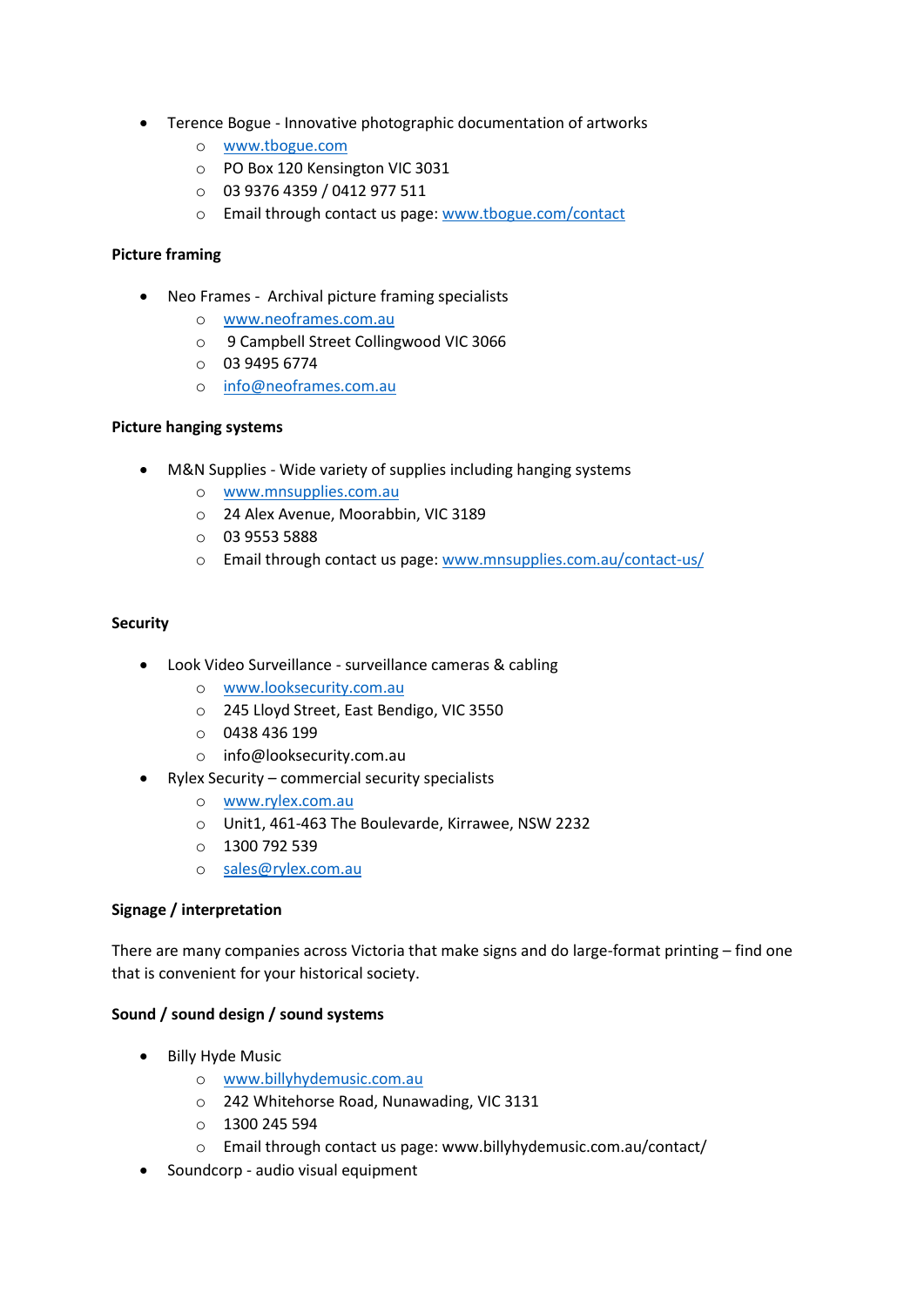- o [www.soundcorp.com.au](http://www.soundcorp.com.au/)
- o 199 Heidelberg Road, Northcote, VIC 3070
- o 03 9694 2600
- o Email through contact us page: [www.soundcorp.com.au/contact-us/](http://www.soundcorp.com.au/contact-us/)
- Sound Smart Interactive sound recordings and sound-scapes
	- o [www.soundsmart.com.au](http://www.soundsmart.com.au/)
	- o Suite 2, level 1, 451 Nepean Hwy, East Brighton, VIC 3187
	- o 0412 318 016
	- o [enquiries@soundsmart.com.au](mailto:enquiries@soundsmart.com.au)

#### **Storage shelving & fittings- suppliers and services**

- Absolute Storage Systems Pty Ltd variety of storage equipment
	- o [www.absolutestorage.com.au](http://www.absolutestorage.com.au/)
	- o 367 373 South Gippsland Highway Dandenong South VIC 3175
	- o 03 9799 2291
	- o [sales@absolutestorage.com.au](mailto:sales@absolutestorage.com.au)
- Advanced Warehouse Solutions
	- o [www.advancedws.com.au](http://www.advancedws.com.au/)
	- o 6/49 Greens Road, Dandenong South, VIC 3175
	- o 1300 655 966 / 9793 1300
	- o sales@advancedws.com.au
- Brownbuilt Storage powder-coated metal shelving & compactus
	- o [www.brownbuilt.com.au](http://www.brownbuilt.com.au/)
	- o 28 Sheffield Street, Woodville North, SA 5012
	- o 08 8468 5012
	- o [sales@brownbuilt.com.au](mailto:sales@brownbuilt.com.au)
- BR Storage powder coated metal shelving and other storage
	- o [www.brstoragesystems.com.au](http://www.brstoragesystems.com.au/)
	- o 20 Kitchen Road, Dandenong, VIC 3175
	- o 03 9791 3666
	- o [info@brstoragesystems.com.au](mailto:info@brstoragesystems.com.au)
- Commando
	- o [www.commando.com.au](http://www.commando.com.au/)
	- o 114 Freight Drive, Somerton, VIC 3062
	- o 03 9303 5999
	- o [commando@commando.com.au](mailto:commando@commando.com.au)
- Dallas Group Self Storage
	- o [www.dallasgroupselfstorage.com.au](http://www.dallasgroupselfstorage.com.au/)
	- o 135 Bamfield Road, Heidelberg Heights, VIC 3081
	- o 03 9458 8088
	- o [admin@dallasgroupselfstorage.com.au](mailto:admin@dallasgroupselfstorage.com.au)
- Dexion- powder-coated compactus, metal shelving & other storage systems. Museum specific products include the Museums Collection Care, Spacesaver and Delta ranges. Suppliers across Australia incl. regional areas.
	- o [www.dexion.com.au](http://www.dexion.com.au/)
	- o Building 3, 22 Powers Road, Seven Hill, NSW 2147
	- $0 1800 100 050$